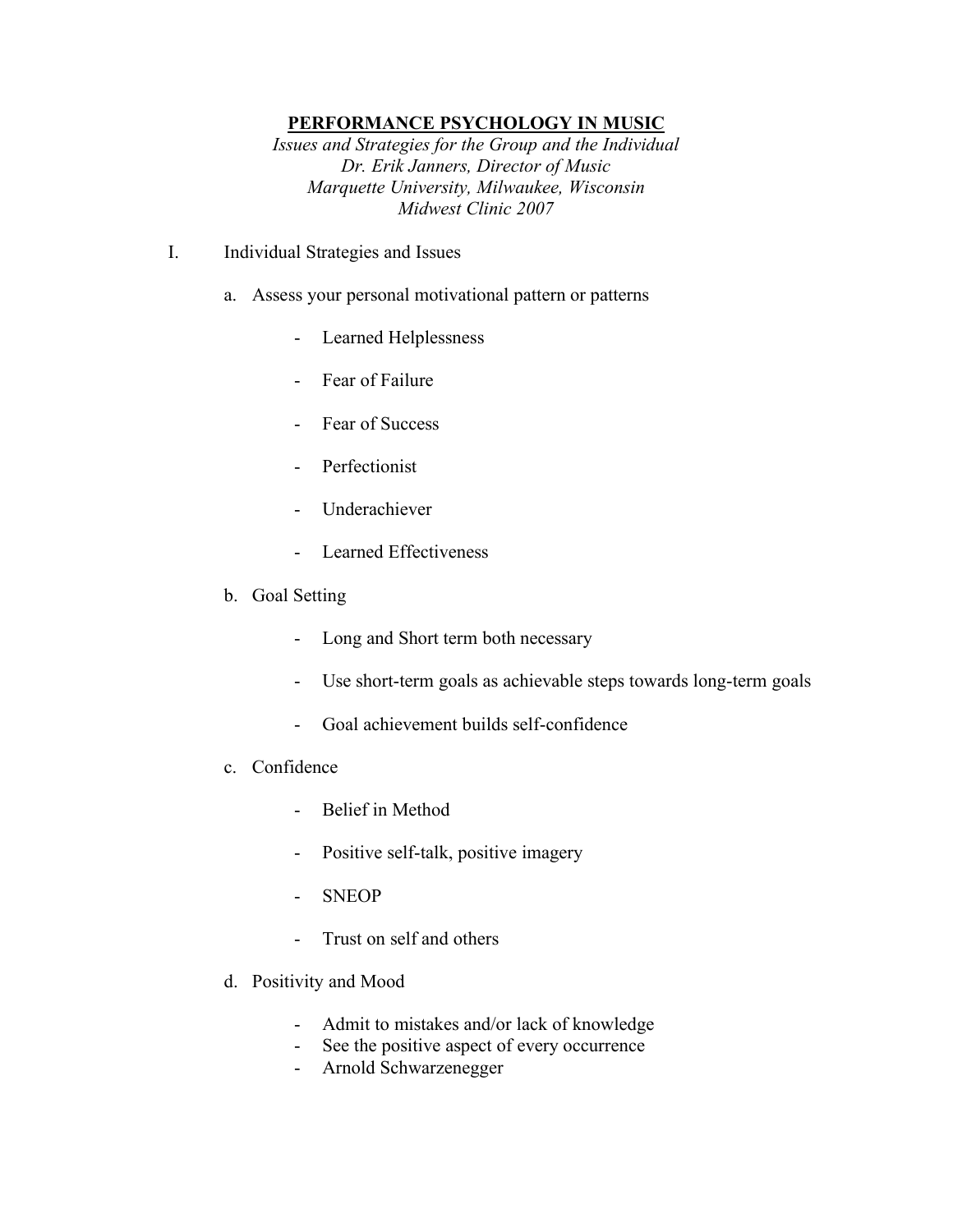- II. Team or Group Dynamics
	- a. Group versus Individual Personality
		- personality archetypes
	- b. Four stages of Group Formation
		- Forming
		- Storming
		- Norming
		- Performing
	- c. Coaching/Teaching Styles
		- Autocratic: task-oriented. One-way communication: teacher to student
		- Dictatorial: task-oriented. Two-way communication, but teacher has final say
		- Democratic: people-oriented. Teacher and student have equal say
		- Laissez-faire: people-oriented. Little or no direction from the teacher, individuality is the norm.
		- -
	- d. Self-protection strategies in a new group
		- Fight
		- Flight
		- Alliance-building
		- Scapegoating
	- e. Successful Positive-Group Requirements
		- Acceptance: from the coach/teacher, as well as from peers
		- Influence: the individual's input is valued and important
		- Identity: clearly defined role and function within the group for all
		- Goal Matching: all members working together for the same purpose or goal.